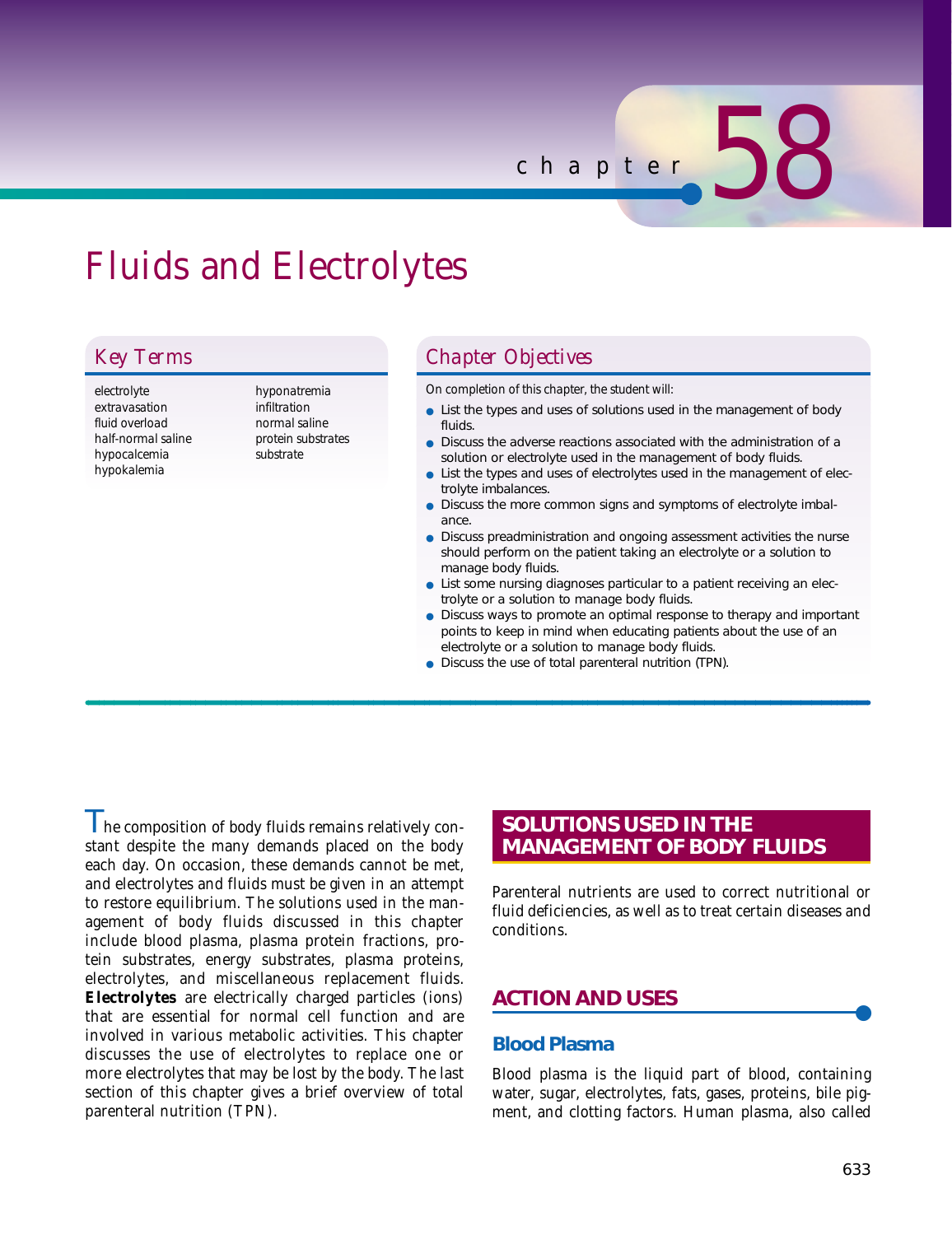human pooled plasma, is obtained from donated blood. Although whole blood must be typed and crossmatched because it contains red blood cells carrying blood type and Rh factors, human plasma does not require this procedure. Because of this, plasma can be given in acute emergencies. Plasma administered intravenously (IV) is used to increase blood volume when severe hemorrhage has occurred and it is necessary to partially restore blood volume while waiting for whole blood to be typed and crossmatched. Another use of plasma is in treating conditions when plasma alone has been lost, as may be seen in severe burns.

### **Plasma Protein Fractions**

Plasma protein fractions include human plasma protein fraction 5% and normal serum albumin 5% (Albuminar-5, Buminate 5%) and 25% (Albuminar-25, Buminate 25%). Plasma protein fraction 5% is an IV solution containing 5% human plasma proteins. Serum albumin is obtained from donated whole blood and is a protein found in plasma. The albumin fraction of human blood acts to maintain plasma colloid osmotic pressure and as a carrier of intermediate metabolites in the transport and exchange of tissue products. It is critical in regulating the volume of circulating blood. When blood is lost from shock, such as in hemorrhage, there is a reduced plasma volume. When blood volume is reduced, albumin quickly restores the volume in most situations.

Plasma protein fractions are used to treat hypovolemic (low blood volume) shock that occurs as the result of burns, trauma, surgery, and infections, or in conditions where shock is not currently present but likely to occur. Plasma protein fractions are also used to treat hypoproteinemia (a deficiency of protein in the blood), as might be seen in patients with nephrotic syndrome and hepatic cirrhosis, as well as other diseases or disorders. As with human pooled plasma, blood type and crossmatch is not needed when plasma protein fractions are given.

### **Protein Substrates**

A **substrate** is a substance that is the basic component of an organism. Protein substrates are amino acids, which are essential to life. **Protein substrates** are amino acid preparations that act to promote the production of proteins (anabolism). Amino acids are necessary to promote synthesis of structural components, reduce the rate of protein breakdown (catabolism), promote wound healing, and act as buffers in the extracellular and intracellular fluids. Crystalline amino acid preparations are hypertonic solutions of balanced essential and nonessential amino acid concentrations that provide substrates for protein synthesis or act to conserve existing body protein.

Amino acids promote the production of proteins, enhance tissue repair and wound healing, and reduce the rate of protein breakdown. Amino acids are used in certain disease states, such as severe kidney and liver disease, as well as in TPN solutions. (See the last section of this chapter for a more detailed discussion of TPN.) TPN may be used in patients with conditions such as impairment of gastrointestinal absorption of protein, in patients with an increased requirement for protein, as seen in those with extensive burns or infections, and in patients with no available oral route for nutritional intake.

### **Energy Substrates**

Energy substrates include dextrose solutions and fat emulsion. Solutions used to supply energy and fluid include dextrose (glucose) in water or sodium chloride, alcohol in dextrose, and IV fat emulsion. Dextrose is a carbohydrate used to provide a source of calories and fluid. Alcohol (as alcohol in dextrose) also provides calories. Dextrose is available in various strengths (or percent of the carbohydrate) in a fluid, which may be water or sodium chloride (saline). Dextrose and dextrose in alcohol are available in various strengths (or percent of the carbohydrate and percent of the alcohol) in water. Dextrose solutions also are available with electrolytes, for example, Plasma-Lyte 56 and 5% Dextrose. Calories provided by dextrose and dextrose and alcohol solutions are listed in Table 58-1.

An IV fat emulsion contains soybean or safflower oil and a mixture of natural triglycerides, predominately unsaturated fatty acids. It is used in the prevention and treatment of essential fatty acid deficiency. It also provides nonprotein calories for those receiving TPN when calorie requirements cannot be met by glucose. Examples of intravenous fat emulsion include Intralipid 10% and 20%, Liposyn II 10% and 20%, and Liposyn III 10% and 20%. Fat emulsion is used as a source of calories and essential fatty acids for

| <b>Table 58-1</b>   | <b>Calories Provided in Intravenous</b><br><b>Carbohydrate Solutions</b> |                          |  |  |
|---------------------|--------------------------------------------------------------------------|--------------------------|--|--|
| <b>CARBOHYDRATE</b> | <b>PERCENTAGE</b>                                                        | <b>CALORIES/1,000 ML</b> |  |  |
| Dextrose            | 2.5%                                                                     | 85                       |  |  |
| Dextrose            | 5%                                                                       | 170                      |  |  |
| Dextrose            | 10%                                                                      | 340                      |  |  |
| Dextrose            | 20%                                                                      | 680                      |  |  |
| Dextrose            | 50%                                                                      | 1,700                    |  |  |
| Dextrose            | 70%                                                                      | 2,380                    |  |  |
| Alcohol in dextrose | 5% alcohol and<br>5% dextrose                                            | 450                      |  |  |
|                     | 10% alcohol and                                                          | 720                      |  |  |
|                     | 5% dextrose                                                              |                          |  |  |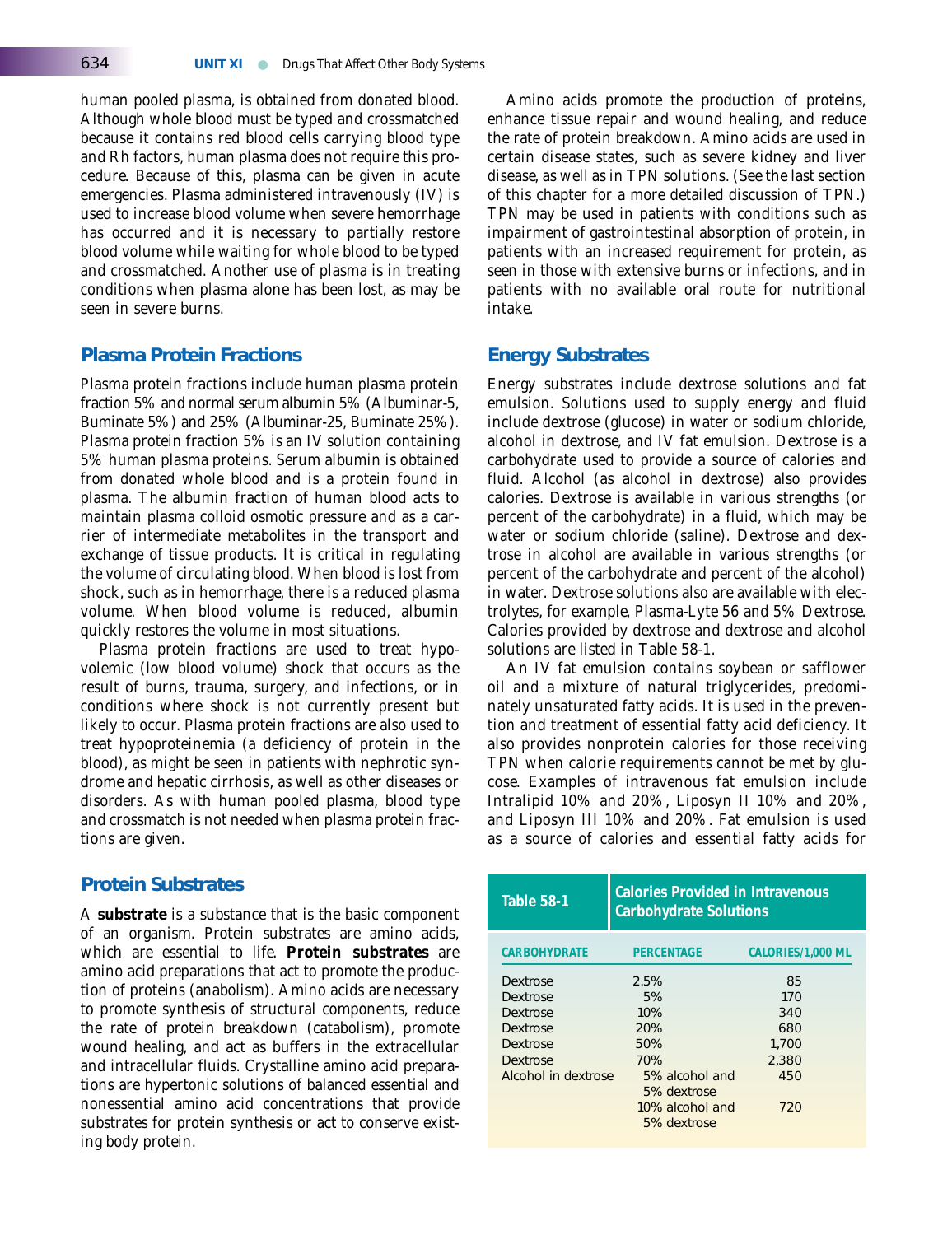patients requiring parenteral nutrition for extended periods (usually more than 5 days). No more than 60% of the patient's total caloric intake should come from fat emulsion, with carbohydrates and amino acids comprising the remaining 40% or more of caloric intake.

### **Plasma Expanders**

The IV solutions of plasma expanders include hetastarch (Hespan), low–molecular-weight dextran (Dextran 40), and high–molecular-weight dextran (Dextran 70, Dextran 75). Plasma expanders are used to expand plasma volume when shock is caused by burns, hemorrhage, surgery, and other trauma and for prophylaxis of venous thrombosis and thromboembolism. When used in the treatment of shock, plasma expanders are not a substitute for whole blood or plasma, but they are of value as emergency measures until the latter substances can be used.

### **Intravenous Replacement Solutions**

Intravenous replacement solutions are a source of electrolytes and water for hydration (Normosol M Ringer's Injection, Lactated Ringer's, Plasma-Lyte R), and used to facilitate amino acid utilization and maintain electrolyte balance (Lypholyte, Multilyte, TPN Electrolytes). Dextrose and electrolyte solutions such as Plasma-Lyte R and 5% dextrose are used as a parenteral source of electrolytes, calories, or water for hydration. Invert sugar-electrolyte solutions, such as Multiple Electrolytes and Travert 5% and 10%, contain equal parts of dextrose and fructose and are used as a source of calories and hydration.

### **ADVERSE REACTIONS, CONTRAINDICATIONS, PRECAUTIONS, AND INTERACTIONS**

### **Blood Plasma**

Solutions used in the management of body fluids are contraindicated in patients with hypersensitivity to any component of the solution. All solutions used to manage body fluids discussed in this chapter are Pregnancy Category C drugs and are used cautiously during pregnancy and lactation. No interactions have been reported.

### **Plasma Protein Fractions**

Adverse reactions are rare when plasma protein fractions are administered, but nausea, chills, fever, urticaria, and hypotensive episodes may occasionally be seen.

Plasma proteins are contraindicated in those with a history of allergic reactions to albumin, severe anemia, or cardiac failure; in the presence of normal or increased intravascular volume; and in patients on cardiopulmonary bypass. Plasma protein fractions are used cautiously in patients who are in shock or dehydrated and in those with congestive cardiac failure or hepatic or renal failure. These solutions are Pregnancy Category C drugs and are used cautiously during pregnancy and lactation.

Most IV solutions should not be combined with any other solutions or drugs but should be administered alone. The nurse should consult the drug insert or other appropriate sources before combining any drug with any plasma protein fraction.

### **Protein Substrates**

Administration of protein substrates (amino acids) may result in nausea, fever, flushing of the skin, metabolic acidosis or alkalosis, and decreased phosphorus and calcium blood levels.

Solutions used in the management of body fluids are contraindicated in patients with hypersensitivity to any component of the solution. Plasma expanders are used cautiously in patients with renal disease, congestive heart failure, pulmonary edema, and severe bleeding disorders. These solutions are Pregnancy Category C drugs and are used cautiously during pregnancy and lactation. Protein substrates should not be combined with any other solutions or drugs without consulting the drug insert or other appropriate sources.

### **Energy Substrates**

Low– or high–molecular-weight dextran administration may result in allergic reactions, which are evidenced by urticaria, hypotension, nausea, vomiting, headache, dyspnea, fever, tightness of the chest, and wheezing. Hyperglycemia and phlebitis may be seen with administration of glucose.

The energy substrates are contraindicated in patients with hypersensitivity to any component of the solution. Dextrose solutions are contraindicated in patients with diabetic coma with excessively high blood sugar. Concentrated dextrose solutions are contraindicated in patients with increased intracranial pressure, delirium tremens (if patient is dehydrated), hepatic coma, or glucose–galactose malabsorption syndrome. Alcohol dextrose solutions are contraindicated in patients with epilepsy, urinary tract infections, alcoholism, and diabetic coma.

Alcohol dextrose solutions are used cautiously in patients with hepatic and renal impairment, vitamin deficiency (may cause or potentate vitamin deficiency),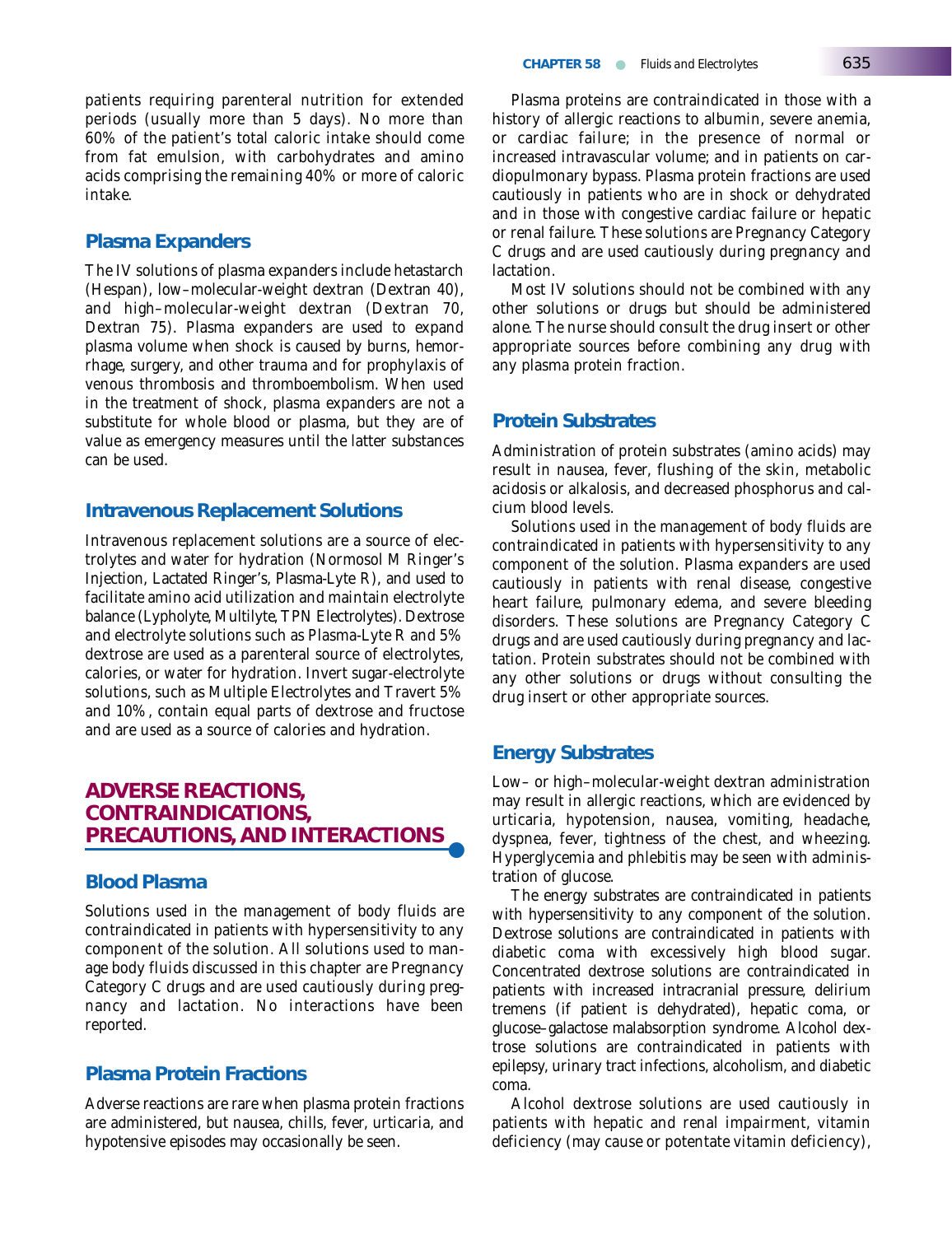diabetes, or shock; during postpartum hemorrhage; and after cranial surgery. The nurse should consult the drug insert or other appropriate sources before combining any drug with an IV solution. Dextrose solutions are used cautiously in patients receiving a corticosteroid or corticotropin. Dextrose and alcohol dextrose solutions are incompatible with blood (may cause hemolysis).

The most common adverse reaction associated with the administration of fat emulsion is sepsis caused by administration equipment and thrombophlebitis caused by vein irritations from concurrently administering hypertonic solutions. Less frequently occurring adverse reactions include dyspnea, cyanosis, hyperlipidemia, hypercoagulability, nausea, vomiting, headache, flushing, increase in temperature, sweating, sleepiness, chest and back pain, slight pressure over the eyes, and dizziness.

IV fat emulsions are contraindicated in conditions that interfere with normal fat metabolism (eg, acute pancreatitis) and in patients allergic to eggs. IV fat emulsions are used with caution in those with severe liver impairment, pulmonary disease, anemia, and blood coagulation disorders. These solutions are Pregnancy Category C drugs and are used cautiously during pregnancy and lactation. In general, fat emulsions should not be combined with any other solutions or drugs, except when combined in TPN. The nurse should consult appropriate sources before combining any drug with a fat emulsion.

#### **Plasma Expanders**

Administration of hetastarch, a plasma expander, may be accompanied by vomiting, a mild temperature elevation, itching, and allergic reactions. Allergic reactions are evidenced by wheezing, edema around the eyes (periorbital edema), and urticaria. Other plasma expanders may result in mild cutaneous eruptions, generalized urticaria, hypotension, nausea, vomiting, headache, dyspnea, fever, tightness of the chest, bronchospasm, wheezing, and rarely, anaphylactic shock.

Plasma expanders are contraindicated in patients with hypersensitivity to any component of the solution and those with severe bleeding disorders, severe cardiac failure, renal failure with oliguria, or anuria. Plasma expanders are used cautiously in patients with renal disease, congestive heart failure, pulmonary edema, and severe bleeding disorders. Plasma expanders are Pregnancy Category C drugs and are used cautiously during pregnancy and lactation. The nurse should consult the drug insert or other appropriate sources before combining a plasma expander with another drug for IV administration.

### **Fluid Overload**

One adverse reaction common to all solutions administered by the parenteral route is fluid overload, that is, the administration of more fluid than the body is able to

#### **DISPLAY 58-1** ● **Signs and Symptoms of Fluid Overload**

- Headache
- Weakness
- Blurred vision
- Behavioral changes (confusion, disorientation, delirium, drowsiness)
- Weight gain
- Isolated muscle twitching
- Hyponatremia
- Rapid breathing
- Wheezing
- Coughing
- Rise in blood pressure • Distended neck veins
- Elevated central venous pressure
- Convulsions
	-

handle. The term **fluid overload** (circulatory overload) is not a specific amount of fluid that is given. It describes a condition when the body's fluid requirements are met and the administration of fluid occurs at a rate that is greater than the rate at which the body can use or eliminate the fluid. Thus, the amount of fluid and the rate of administration of fluid that will cause fluid overload depend on several factors, such as the patient's cardiac status and adequacy of renal function. The signs and symptoms of fluid overload are listed in Display 58-1.

### **NURSING PROCESS**

● **The Patient Receiving a Solution for Management of Body Fluids**

#### **ASSESSMENT**

#### *Preadministration Assessment*

Solutions used to manage body fluids are often administered IV. Before administering an IV solution, the nurse assesses the patient's general status, reviews recent laboratory test results (when appropriate), weighs the patient (when appropriate), and takes the vital signs. Blood pressure, pulse, and respiratory rate provide a baseline, which is especially important when the patient is receiving blood plasma, plasma expanders, or plasma protein fractions for shock or other serious disorders.

#### *Ongoing Assessment*

During the ongoing assessment, the nurse checks the needle site every 15 to 30 minutes or more frequently if the patient is restless or confused. When one of these preparations is given with a regular IV infusion set, the nurse checks the infusion rate every 15 minutes. The needle site is inspected for signs of **extravasation** (escape of fluid from a blood vessel into surrounding tissues) or **infiltration** (the collection of fluid into tissues).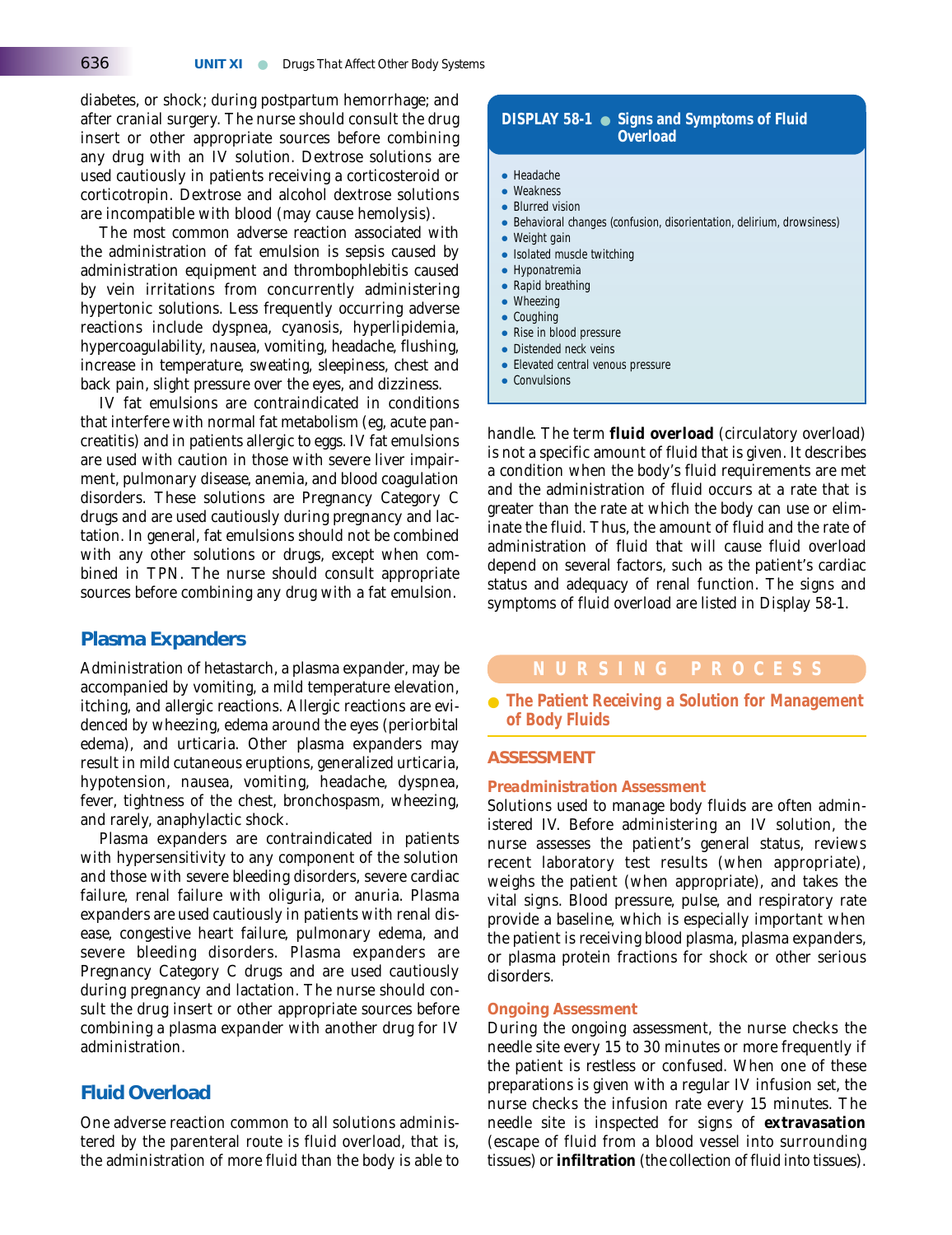When these solutions are given, a central venous pressure line may be inserted to monitor the patient's response to therapy. Central venous pressure readings are taken as ordered. During administration, the nurse takes the blood pressure, pulse, and respiratory rate as ordered or at intervals determined by the patient's clinical condition. For example, a patient in shock and receiving a plasma expander may require monitoring of the blood pressure and pulse rate every 5 to 15 minutes, whereas the patient receiving dextrose 3 days after surgery may require monitoring every 30 to 60 minutes.

The nurse observes patients receiving IV solutions at frequent intervals for signs of fluid overload. If signs of fluid overload (see Display 58-1) are observed, the nurse slows the IV infusion rate and immediately notifies the primary health care provider.

### *<b>We* Gerontologic Alert

*Older adults are at increased risk for fluid overload because of the increased incidence of cardiac disease and decreased renal function that may accompany old age. Careful monitoring for signs and symptoms of fluid overload (see Table 58-2) is extremely important when administering fluids to older adults.* 

FAT EMULSIONS. When a fat emulsion is administered, the nurse must monitor the patient's ability to eliminate the infused fat from the circulation. The lipidemia must clear between daily infusions. The nurse monitors for lipidemia through assessing the result of the following laboratory exams: hemogram, blood coagulation, liver function tests, plasma lipid profile, and platelet count. The nurse reports an increase in any of these laboratory examinations as abnormal.

#### **NURSING DIAGNOSES**

Drug-specific nursing diagnoses are highlighted in the Nursing Diagnoses Checklist. Other nursing diagnoses applicable to these drugs are discussed in depth in Chapter 4.

### **Nursing Diagnoses Checklist**

- ✓ **Excess Fluid Volume** related to adverse effects resulting from too rapid intravenous infusion
- ✓ **Deficient Fluid Volume** related to inability to take oral fluids, abnormal fluid loss, other factors (specify cause of deficient fluid volume)
- ✓ **Imbalanced Nutrition: Less than Body Requirements** related to inability to eat, recent surgery, other factors (specify cause of altered nutrition)

#### **PLANNING**

The expected outcomes of the patient may include an optimal response to therapy, prevention of fluid overload, correction of the fluid volume deficit (where appropriate), improved oral nutrition (where appropriate), and an understanding of the administration procedure.

#### **IMPLEMENTATION**

#### *Promoting an Optimal Response to Therapy*

Patients receiving an IV fluid should be made as comfortable as possible, although under some circumstances this may be difficult. The extremity used for administration should be made comfortable and supported as needed by a small pillow or other device. An IV infusion pump may be ordered for the administration of these solutions. The nurse sets the alarm of the infusion pump and checks the functioning of the unit at frequent intervals.

#### ❊**Nursing Alert**

*The nurse must administer all IV solutions with great care. At no time should any IV solution be infused at a rapid rate, unless there is a specific written order to do so.* 

Unless otherwise directed, the IV solution should be administered at room temperature. If the solution is refrigerated, the nurse allows the solution to warm by exposing it to room temperature 30 to 45 minutes before use. The average length of time for infusion of 1000 mL of an IV solution is 4 to 8 hours. The only exception is when there is a written or verbal order by the primary health care provider to give the solution at a rapid rate because of an emergency. In this instance, the order must specifically state the rate of administration as drops per minute, milliliters per minute, or the period of time over which a specific amount of fluid is to be infused (eg, 125 mL/h or 1000 mL in 8 hours). Calculation of IV flow rates is discussed in Chapter 3.

LIPID SOLUTIONS. Fat solutions (emulsions) should be handled with care to decrease the risk of separation or "breaking out of the oil." Separation can be identified by yellowish streaking or the accumulation of yellowish droplets in the emulsion. Fat solutions are administered to adults at a rate no greater than 1 to 2 mL/min.

### ❊**Nursing Alert**

*During the first 30 minutes of infusion of a fat solution, the nurse carefully observes the patient for difficulty in breathing, headache, flushing, nausea, vomiting, or signs of a hypersensitivity reaction. If any of these reactions occur, the nurse discontinues the infusion and immediately notifies the primary health care provider.*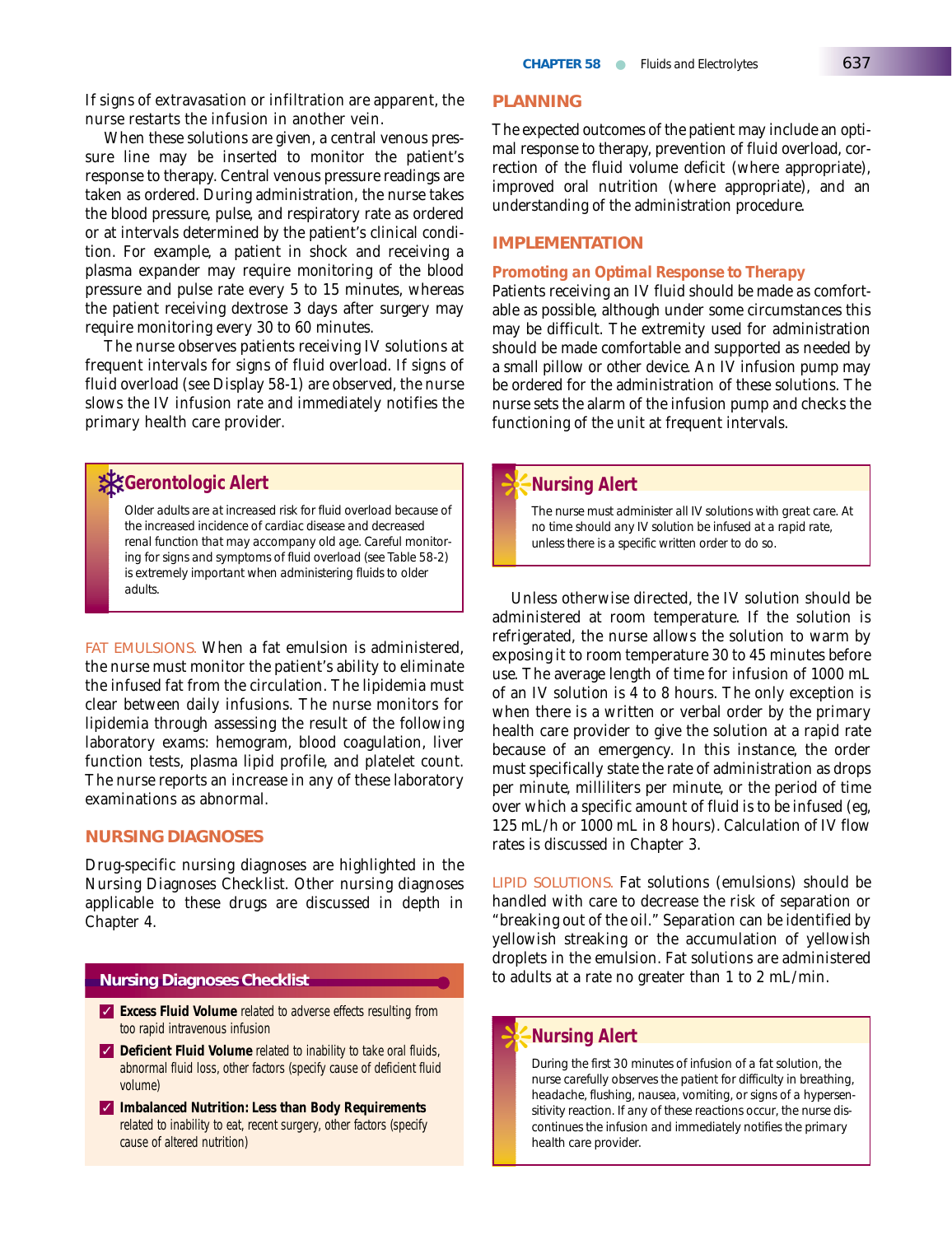AMINO ACIDS. A microscopic filter is attached to the IV line when amino acid solutions are administered. The filter prevents microscopic aggregates (particles that may form in the IV bag) from entering the bloodstream where they could cause massive emboli.

#### *Managing Fluid Volume Deficit and Nutritional Imbalances*

Many times the solutions used in the management of body fluids are given to correct a fluid volume deficit and to supply carbohydrates (nutrition). The nurse reviews the patient's chart for a full understanding of the rationale for administration of the specific solution.

When appropriate, nursing measures that may be instituted to correct a fluid volume and carbohydrate deficit may be included in a plan of care. Examples of these measures include offering oral fluids at frequent intervals and encouraging the patient to take small amounts of nourishment between meals and to eat as much as possible at mealtime.

#### *Educating the Patient and Family*

The nurse gives the patient or family a brief explanation of the reason for and the method of administration of an IV solution. Sometimes, patients and families tamper with or adjust the rate of flow of IV administration sets. The nurse emphasizes the importance of not touching the IV administration set or the equipment used to administer IV fluids.

#### **EVALUATION**

- The therapeutic effect of the drug is achieved.
- The fluid volume deficit is corrected.
- The nutrition deficit is corrected.
- The patient and family demonstrate an understanding of the procedure.

### **ELECTROLYTES**

Along with a disturbance in fluid volume (eg, loss of plasma, blood, or water) or a need for providing parenteral nutrition with the previously discussed solutions, an electrolyte imbalance may exist. An electrolyte is an electrically charged substance essential to the normal functioning of all cells. Electrolytes circulate in the blood at specific levels where they are available for use when needed by the cells. An electrolyte imbalance occurs when the concentration of an electrolyte in the blood is either too high or too low. In some instances, an electrolyte imbalance may be present without an appreciable disturbance in fluid balance. For example, a patient taking a diuretic is able to maintain fluid balance by an adequate oral intake of water, which replaces the water lost through diuresis. However, the patient is likely to be unable to replace the potassium that is also lost during diuresis. When the potassium concentration in the blood is too low, as may occur with the administration of a diuretic, an imbalance may occur that requires the addition of potassium. Commonly used electrolytes are listed in the Summary Drug Table: Electrolytes.

### **ACTIONS AND USES** ●

### Bicarbonate (HCO<sub>3</sub><sup>-</sup>)

This electrolyte plays a vital role in the acid-base balance of the body. Bicarbonate may be given IV as sodium bicarbonate (NaHCO<sub>3</sub>) in the treatment of metabolic acidosis, a state of imbalance that may be seen in diseases or situations such as severe shock, diabetic acidosis, severe diarrhea, extracorporeal circulation of blood, severe renal disease, and cardiac arrest. Oral sodium bicarbonate is used as a gastric and urinary alkalinizer. It may be used as a single drug or may be found as one of the ingredients in some antacid preparations. It is also useful in treating severe diarrhea accompanied by bicarbonate loss.

Bicarbonate is no longer used as the first line treatment during cardiopulmonary resuscitation following cardiac arrest. Recent evidence suggests little benefit, and the drug may actually be detrimental to resuscitation. According to the American Heart Association, bicarbonate is used when all other treatment options have failed.

### Calcium (Ca<sup>++</sup>)

Calcium is necessary for the functioning of nerves and muscles, the clotting of blood (see Chap. 44), the building of bones and teeth, and other physiologic processes. Examples of calcium salts are calcium gluconate and calcium carbonate. Calcium may be given for the treatment of **hypocalcemia** (low blood calcium), which may be seen in those with parathyroid disease or after accidental removal of the parathyroid glands during surgery of the thyroid gland. Calcium may also be given during cardiopulmonary resuscitation, particularly after open heart surgery, when epinephrine fails to improve weak or ineffective myocardial contractions. Calcium may be used as adjunct therapy of insect bites or stings to reduce muscle cramping, such as occurs with black widow spider bites. Calcium may also be recommended for those eating a diet low in calcium or as a dietary supplement when there is an increased need for calcium, such as during pregnancy.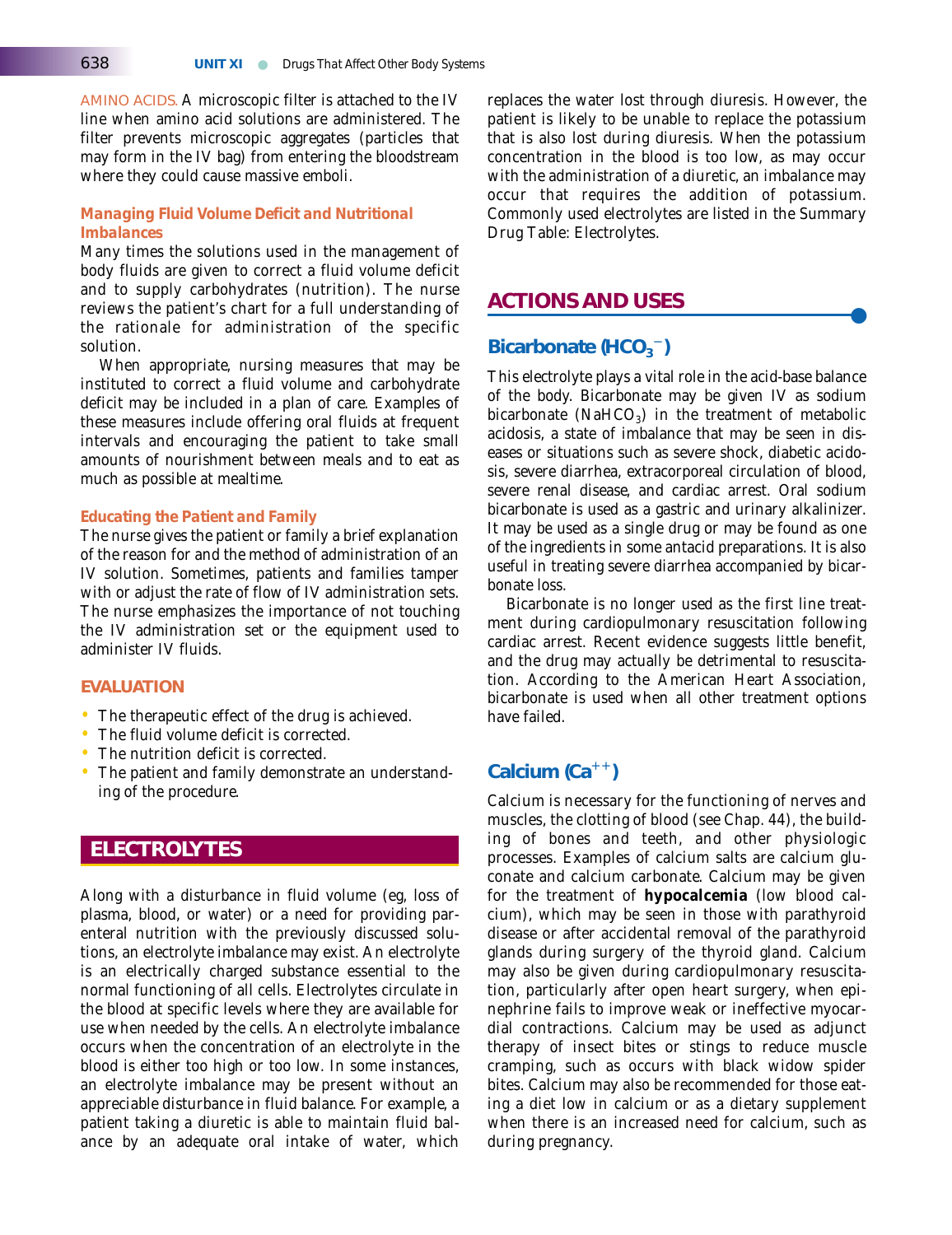## **SUMMARY DRUG TABLE ELECTROLYTES**

| <b>GENERIC NAME</b>          | <b>TRADE NAME*</b>                                                                                                                     | <b>USES</b>                                                                                                                                                                                                                                                                                                                     | <b>ADVERSE REACTIONS</b>                                                                                                                                                                                                           | <b>DOSAGE RANGES</b>                                                        |
|------------------------------|----------------------------------------------------------------------------------------------------------------------------------------|---------------------------------------------------------------------------------------------------------------------------------------------------------------------------------------------------------------------------------------------------------------------------------------------------------------------------------|------------------------------------------------------------------------------------------------------------------------------------------------------------------------------------------------------------------------------------|-----------------------------------------------------------------------------|
| calcium acetate              | PhosLo                                                                                                                                 | Control of hyperphos-<br>phatemia in end-stage<br>renal disease                                                                                                                                                                                                                                                                 | See Display 58-2                                                                                                                                                                                                                   | 3-4 tablets PO with<br>each meal                                            |
| calcium carbonate            | Calcium-600, Caltrate,<br><b>Oyster Shell</b><br>Calcium Tums,<br>Tums E-X, Tums<br>Ultra, generic                                     | Dietary supplement for<br>prevention or treat-<br>ment of calcium<br>deficiency, osteo-<br>porosis, osteomalcia,<br>rickets, latent<br>tetany                                                                                                                                                                                   | Rare; see Display 58-2<br>for signs of hyper-<br>calcemia                                                                                                                                                                          | 500-2000 mg/d PO                                                            |
| calcium citrate              | Citracal, Citracal<br>Liquitab, generic                                                                                                | Same as calcium<br>carbonate; premen-<br>strual syndrome                                                                                                                                                                                                                                                                        | Same as calcium<br>carbonate                                                                                                                                                                                                       | 500-2000 mg/d PO                                                            |
| calcium gluconate            | Generic                                                                                                                                | Same as calcium<br>carbonate; premen-<br>strual syndrome                                                                                                                                                                                                                                                                        | Same as calcium<br>carbonate                                                                                                                                                                                                       | 500-2000 mg/d PO                                                            |
| calcium lactate              | Generic                                                                                                                                | Same as calcium<br>carbonate                                                                                                                                                                                                                                                                                                    | Same as calcium<br>carbonate                                                                                                                                                                                                       | 500-2000 mg/d PO                                                            |
| oral electrolyte<br>mixtures | Infalyte Oral Solution,<br>Naturalyte, Pedialyte,<br>Pedialyte Electrolyte,<br><b>Pedialyte Freezer</b><br>Pops, Rehydralyte,<br>Resol | Maintenance of water<br>and electrolytes after<br>corrective parenteral<br>therapy of severe<br>diarrhea: mainte-<br>nance to replace<br>mild to moderate<br>fluid losses when<br>food and liquid intake<br>are discontinued, to<br>restore fluid and<br>minerals lost in diar-<br>rhea and vomiting in<br>infants and children | Rare                                                                                                                                                                                                                               | Individualize dosage<br>following the guidelines<br>on the product labeling |
| magnesium                    | Almora, Magonate,<br>Mag-Ox 400,<br>Magtrate, Mag-200,<br>Slow-Mag, Uro-Mag,<br>generic                                                | Dietary supplement,<br>hypomagnesemia                                                                                                                                                                                                                                                                                           | Rare; see Display 58-2<br>for signs of<br>hypermagnesemia                                                                                                                                                                          | 54-483 mg/d PO                                                              |
| potassium<br>replacements    | Effer K, $K+10$ ,<br>Kaon Cl, K-Dur,<br>Klor-Con, K-Lyte,<br>K-Tab, Micro-K,<br>Slow-K, generic                                        | Hypokalemia                                                                                                                                                                                                                                                                                                                     | See Display 58-2;<br>most common: nausea,<br>vomiting, diarrhea,<br>flatulence, abdominal<br>discomfort, skin rash                                                                                                                 | 40-150 mEq/d PO                                                             |
| sodium chloride              | generic                                                                                                                                | <b>Prevention or treatment</b><br>of extracellular volume<br>depletion, dehydration,<br>sodium depletion, aid<br>in the prevention of<br>heat prostration                                                                                                                                                                       | Nausea, vomiting,<br>diarrhea, abdominal<br>cramps, edema,<br>irritability, restless-<br>ness, weakness,<br>hypertension,<br>tachycardia, fluid<br>accumulation, pul-<br>monary edema,<br>respiratory arrest<br>(see Display 58-2) | Individualize dosage                                                        |

\*The term *generic* indicates the drug is available in generic form.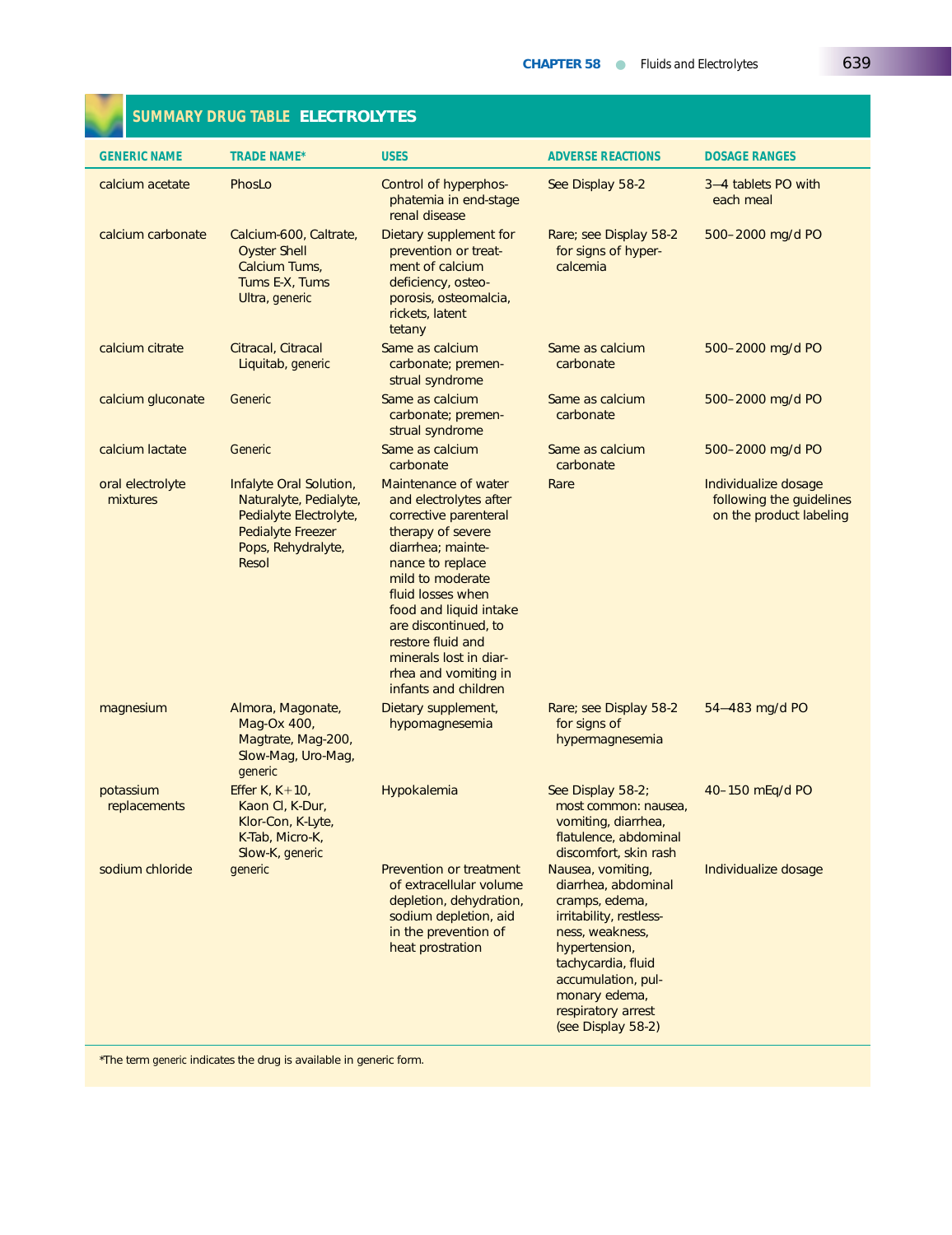### **Magnesium (Mg)**

Magnesium plays an important role in the transmission of nerve impulses. It is also important in the activity of many enzyme reactions, for example, carbohydrate metabolism. Magnesium sulfate is used as replacement therapy in hypomagnesemia. Magnesium sulfate  $(MgSO<sub>4</sub>)$  is used in the prevention and control of seizures in obstetric patients with pregnancy-induced hypertension (PIH, also referred to as eclampsia and preeclampsia). It may also be added to TPN mixtures.

### **Potassium (K)**

Potassium is necessary for the transmission of impulses; the contraction of smooth, cardiac, and skeletal muscles; and other important physiologic processes. Potassium as a drug is available as potassium chloride (KCl) and potassium gluconate, and is measured in milliequivalents (mEq), for example, 40 mEq in 20 mL or 8 mEq controlled-release tablet. Potassium may be given for **hypokalemia** (low blood potassium). Examples of causes of hypokalemia are a marked loss of gastrointestinal fluids (severe vomiting, diarrhea, nasogastric suction, draining intestinal fistulas), diabetic acidosis, marked diuresis, and severe malnutrition.

### **Sodium (Na)**

Sodium is essential for the maintenance of normal heart action and in the regulation of osmotic pressure in body cells. Sodium, as sodium chloride (NaCl), may be given IV. A solution containing 0.9% NaCl is called **normal saline,** and a solution containing 0.45% NaCl is called **half-normal saline.** Sodium also is available combined with dextrose, for example, dextrose 5% and sodium chloride 0.9%.

Sodium is administered for **hyponatremia** (low blood sodium). Examples of causes of hyponatremia are excessive diaphoresis, severe vomiting or diarrhea, excessive diuresis, and draining intestinal fistulas.

#### **Combined Electrolyte Solutions**

Combined electrolyte solutions are available for oral and IV administration. The IV solutions contain various electrolytes and dextrose. The amount of electrolytes, given as milliequivalents per liter (mEq/L), also varies. The IV solutions are used to replace fluid and electrolytes that have been lost and to provide calories by means of their carbohydrate content. Examples of IV electrolyte solutions are dextrose 5% with 0.9% NaCl, lactated Ringer's injection, Plasma-Lyte, and 10% Travert (invert sugar—a combination of equal parts of fructose and dextrose) and Electrolyte No. 2. The primary health care provider selects the type of combined electrolyte solution that will meet the patient's needs.

Oral electrolyte solutions contain a carbohydrate and various electrolytes. Examples of combined oral electrolyte solutions are Pedialyte and Rehydralyte. Oral electrolyte solutions are most often used to replace lost electrolytes, carbohydrates, and fluid in conditions such as severe vomiting or diarrhea.

### **ADVERSE REACTIONS, CONTRAINDICATIONS, PRECAUTIONS, AND INTERACTIONS**

### Bicarbonate (HCO<sub>3</sub><sup>-</sup>)

In some instances, excessive oral use may produce nausea and vomiting. Some individuals may use sodium bicarbonate (baking soda) for the relief of gastric disturbances, such as pain, discomfort, symptoms of indigestion, and gas. Prolonged use of oral sodium bicarbonate or excessive doses of IV sodium bicarbonate may result in systemic alkalosis.

Bicarbonate is contraindicated in patients losing chloride by continuous gastrointestinal suction or through vomiting, in patients with metabolic or respiratory alkalosis, hypocalcemia, renal failure, or severe abdominal pain of unknown cause, and in those on sodium-restricted diets. Bicarbonate is used cautiously in patients with congestive heart failure or renal impairment and with glucocorticoid therapy. Bicarbonate is a Pregnancy Category C drug and is used cautiously during pregnancy.

Oral administration of bicarbonate may decrease the absorption of ketoconazole. Increased blood levels of quinidine, flecainide, or sympathomimetics may occur when these agents are administered with bicarbonate. There is an increased risk of crystalluria when bicarbonate is administered with the fluoroquinolones. Possible decreased effects of lithium, methotrexate, chlorpropamide, salicylates, and tetracyclines may occur when these drugs are administered with sodium bicarbonate. Sodium bicarbonate is not administered within 2 hours of enteric-coated drugs; the protective enteric coating may disintegrate before the drug reaches the intestine.

### Calcium (Ca<sup>++</sup>)

Irritation of the vein used for administration, tingling, a metallic or chalky taste, and "heat waves" may occur when calcium is given IV. Rapid IV administration (calcium gluconate) may result in bradycardia, vasodilation, decreased blood pressure, cardiac arrhythmias, and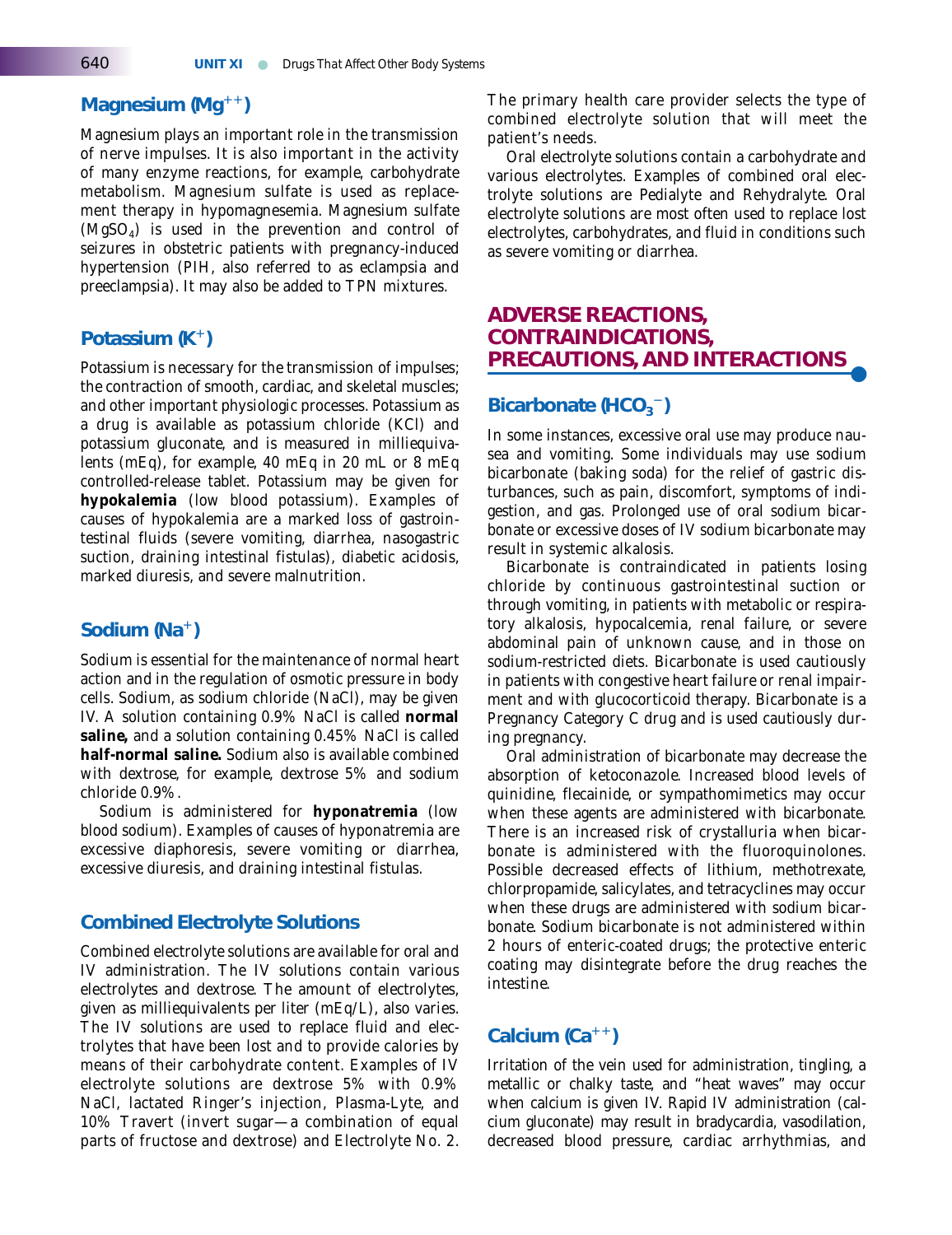cardiac arrest. Oral administration may result in gastrointestinal disturbances. Administration of calcium chloride may cause peripheral vasodilation, temporary fall in blood pressure, and a local burning. Display 58-2 gives adverse reactions associated with hyper- and hypocalcemia.

#### **DISPLAY 58-2** ● **Signs and Symptoms of Electrolyte Imbalances**

#### **CALCIUM**

Normal laboratory values: 4.5–5.3 mEq/L or 9–11 mg/dL\*

#### *Hypocalcemia*

Hyperactive reflexes, carpopedal spasm, perioral paresthesias, positive Trousseau's sign, positive Chvostek's sign, muscle twitching, muscle cramps, tetany (numbness, tingling, and muscular twitching usually of the extremities), laryngospasm, cardiac arrhythmias, nausea, vomiting, anxiety, confusion, emotional lability, convulsions

#### *Hypercalcemia*

Anorexia, nausea, vomiting, lethargy, bone tenderness or pain, polyuria, polydipsia, constipation, dehydration, muscle weakness and atrophy, stupor, coma, cardiac arrest

#### **MAGNESIUM**

Normal laboratory values: 1.5–2.5 mEq/L or 1.8–3 mg/dL\*

#### *Hypomagnesemia*

Leg and foot cramps, hypertension, tachycardia, neuromuscular irritability, tremor, hyperactive deep tendon reflexes, confusion, disorientation, visual or auditory hallucinations, painful paresthesias, positive Trousseau's sign, positive Chvostek's sign, convulsions

#### *Hypermagnesemia*

Lethargy, drowsiness, impaired respiration, flushing, sweating, hypotension, weak to absent deep tendon reflexes

#### **POTASSIUM**

Normal laboratory values: 3.5–5 mEq/L\*

#### *Hypokalemia*

Anorexia, nausea, vomiting, mental depression, confusion, delayed or impaired thought processes, drowsiness, abdominal distention, decreased bowel sounds, paralytic ileus, muscle weakness or fatigue, flaccid paralysis, absent or diminished deep tendon reflexes, weak irregular pulse, paresthesias, leg cramps, ECG changes

#### *Hyperkalemia*

Irritability, anxiety, listlessness, mental confusion, nausea, diarrhea, abdominal distress, gastrointestinal hyperactivity, paresthesias, weakness and heaviness of the legs, flaccid paralysis, hypotension, cardiac arrhythmias, ECG changes

#### **SODIUM**

Normal laboratory values: 132–145 mEq/L\*

#### *Hyponatremia*

Cold clammy skin, decreased skin turgor, apprehension, confusion, irritability, anxiety, hypotension, postural hypotension, tachycardia, headache, tremors, convulsions, abdominal cramps, nausea, vomiting, diarrhea

#### *Hypernatremia*

Fever, hot dry skin, dry sticky mucous membranes, rough dry tongue, edema, weight gain, intense thirst, excitement, restlessness, agitation, oliguria or anuria

\*These laboratory values may not concur with the normal range of values in all hospitals and laboratories. The hospital policy manual or laboratory values sheet should be consulted for the normal ranges of all laboratory tests. ECG, electrocardiographic.

Calcium is contraindicated in patients with hypercalcemia or ventricular fibrillation and in patients taking digitalis. Calcium is used cautiously in patients with cardiac disease. Hypercalcemia may occur when calcium is administered with the thiazide diuretics. When calcium is administered with atenolol there is a decrease in the effect of atenolol, possibly resulting in decreased beta blockade. There is an increased risk of digitalis toxicity when digitalis preparations are administered with calcium. The clinical effect of verapamil may be decreased when the drug is administered with calcium. Concurrent ingestion of spinach or cereal may decrease the absorption of calcium supplements.

### **Magnesium (Mg)**

Adverse reactions seen with magnesium administration are rare. If they do occur, they are most likely related to overdose and may include flushing, sweating, hypotension, depressed reflexes, muscle weakness, and circulatory collapse (see Display 58-2).

Magnesium sulfate is contraindicated in patients with heart block or myocardial damage and in women with PIH during the 2 hours before delivery. Magnesium is a Pregnancy Category A drug, and studies indicate no increased risk of fetal abnormalities if the agent is used during pregnancy. Nevertheless, caution is used when administering magnesium during pregnancy. In addition, magnesium chloride is contraindicated in patients with renal impairment or marked myocardial disease and those in a coma. Magnesium (sulfate) is used with caution in patients with renal function impairment. Prolonged respiratory depression and apnea may occur when magnesium is administered with the neuromuscular blocking agents.

### **Potassium (K)**

Nausea, vomiting, diarrhea, abdominal pain, and phlebitis have been seen with oral and IV administration of potassium. Adverse reactions related to hypo- or hyperkalemia are listed in Display 58-2.

If extravasation of the IV solution should occur, local tissue necrosis (death of tissue) may be seen. If extravasation occurs, the primary health care provider is contacted immediately and the infusion slowed to a rate that keeps the vein open.

Potassium is contraindicated in patients who are at risk for experiencing hyperkalemia, such as those with renal failure, oliguria, or azotemia (the presence of nitrogen-containing compounds in the blood), anuria, severe hemolytic reactions, untreated Addison's disease (see Chap. 50), acute dehydration, heat cramps, and any form of hyperkalemia. Potassium is used cautiously in patients with renal impairment or adrenal insufficiency, heart disease, metabolic acidosis, or prolonged or severe diarrhea. Concurrent use of potassium with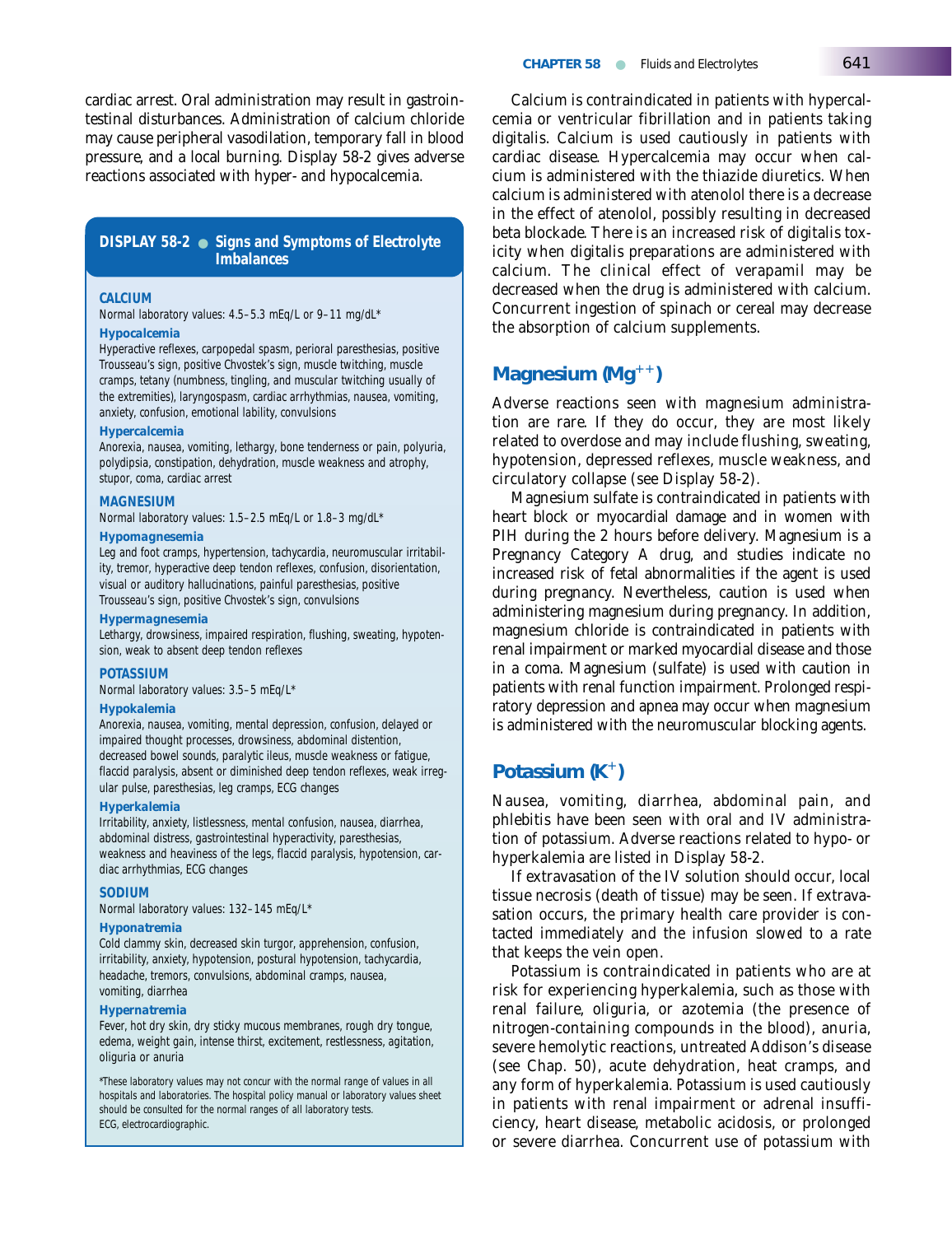angiotensin-converting enzyme (ACE) inhibitors may result in elevated serum potassium. Potassium-sparing diuretics and salt substitutes used with potassium can produce severe hyperkalemia. The use of digitalis with potassium increases the risk of digoxin toxicity.

### **Sodium (Na)**

Sodium as the salt (eg, NaCl) has no adverse reactions except those related to overdose (see Display 58-2). In some instances, excessive oral use may produce nausea and vomiting.

Sodium is contraindicated in patients with hypernatremia, fluid retention, and when the administration of sodium or chloride could be detrimental. Sodium is used cautiously in surgical patients and those with circulatory insufficiency, hypoproteinemia, urinary tract obstruction, congestive heart failure, edema, and renal impairment. Sodium is a Pregnancy Category C drug and is used cautiously during pregnancy.

#### ● **The Patient Receiving an Electrolyte**

#### **ASSESSMENT**

#### *Preadministration Assessment*

Before administering any electrolyte, electrolyte salt, or a combined electrolyte solution, the nurse assesses the patient for signs of an electrolyte imbalance (see Display 58-2). All recent laboratory and diagnostic tests appropriate to the imbalance are reviewed. The nurse obtains vital signs to provide a database.

#### *Ongoing Assessment*

During therapy, the nurse periodically obtains (daily or more frequently) serum electrolyte or bicarbonate studies to monitor therapy.

BICARBONATE. When given in the treatment of metabolic acidosis, the drug may be added to the IV fluid or given as a prepared IV sodium bicarbonate solution. Frequent laboratory monitoring of the blood pH and blood gases is usually ordered because dosage and length of therapy depend on test results. The nurse frequently observes the patient for signs of clinical improvement and monitors the blood pressure, pulse, and respiratory rate every 15 to 30 minutes or as ordered by the primary health care provider. Extravasation of the drug requires selection of another needle site because the drug is irritating to the tissues.

CALCIUM. Before, during, and after the administration of IV calcium, the nurse monitors the blood pressure,

pulse, and respiratory rate every 30 minutes until the patient's condition has stabilized. After administration of calcium, the nurse observes the patient for signs of hypercalcemia (see Display 58-2).

### ❊**Nursing Alert** *Systemic overloading of calcium ions in the systemic circulation results in acute hypercalcemic syndrome. Symptoms of hypercalcemic syndrome include elevated plasma calcium, weakness, lethargy, severe nausea and vomiting, coma, and, if left untreated, death. The nurse reports any signs of hypercalcemic syndrome immediately to the primary health care provider.*

To combat this syndrome the physician may prescribe IV sodium chloride and a potent diuretic, such as furosemide. When used together these two drugs markedly increase calcium renal clearance and reduce hypercalcemia.

POTASSIUM. Patients receiving oral potassium should have their blood pressure and pulse monitored every 4 hours, especially during early therapy. The nurse also observes the patient for signs of hyperkalemia (see Display 58-2), which would indicate that the dose of potassium is too high. Signs of hypokalemia may also occur during therapy and may indicate that the dose of potassium is too low and must be increased. If signs of hypokalemia or hyperkalemia are apparent or suspected, the nurse notifies the primary health care provider. In some instances, frequent laboratory monitoring of the serum potassium may be ordered.

The nurse inspects the IV needle site every 30 minutes for signs of extravasation. Potassium is irritating to the tissues. If extravasation occurs, the nurse discontinues the IV immediately and notifies the primary health care provider. The acutely ill patient and the patient with severe hypokalemia will require monitoring of the blood pressure and pulse rate every 15 to 30 minutes during the time of the IV infusion. The nurse measures the intake and output every 8 hours. The infusion rate is slowed to keep the vein open, and the primary health care provider is notified if an irregular pulse is noted.

MAGNESIUM. When magnesium sulfate is ordered to treat convulsions or severe hypomagnesemia, the patient requires constant observation. The nurse obtains the patient's blood pressure, pulse, and respiratory rate immediately before the drug is administered, as well as every 5 to 10 minutes during the time of IV infusion or after the drug is given direct IV. The nurse continues monitoring these vital signs at frequent intervals until the patient's condition has stabilized. Because magnesium is eliminated by the kidneys, it is used with caution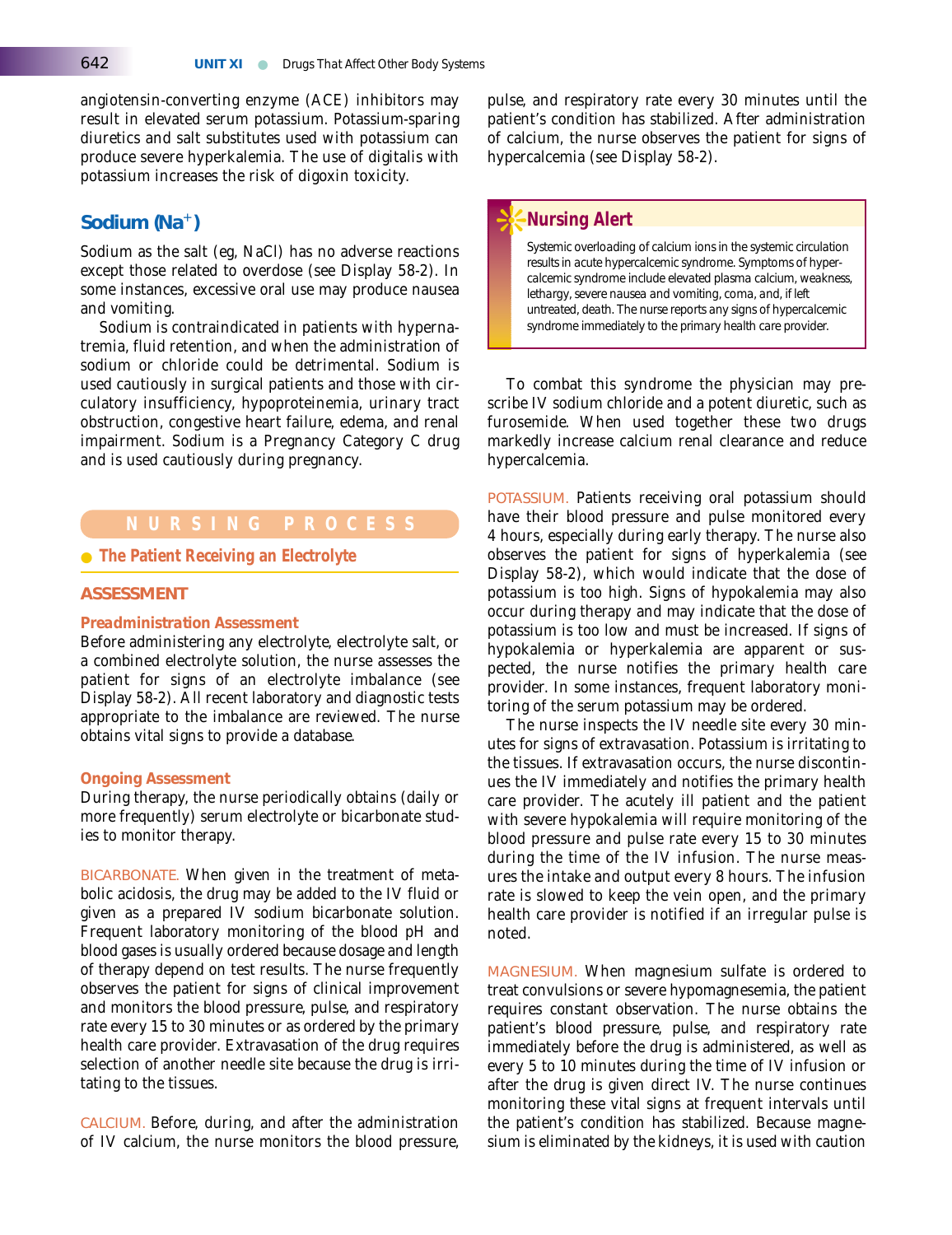in patients with renal impairment. The nurse monitors the urine output for at least 100 mL every 4 hours. Voiding less than 100 mL of urine every 4 hours is reported to the primary health care provider.

The nurse observes the patient for early signs of hypermagnesemia (see Display 58-2) and contacts the primary health care provider immediately if this imbalance is suspected. Frequent plasma magnesium levels are usually ordered. The nurse notifies the primary health care provider if the magnesium level is higher or lower than the normal range.

### ❊**Nursing Alert**

*As plasma magnesium levels rise above 4 mEq/L, the deep tendon reflexes are first decreased and then absent as the plasma levels reach 10 mEq/L. The knee jerk reflex is tested before each dose of magnesium sulfate. If the reflex is absent or a slow response is obtained, the nurse withholds the dosage and notifies the primary health care provider.* 

SODIUM. When NaCl is administered by IV infusion, the nurse observes the patient during and after administration for signs of hypernatremia (see Display 58-2). The nurse checks the rate of IV infusion as ordered by the primary health care provider, usually every 15 to 30 minutes. More frequent monitoring of the infusion rate may be necessary when the patient is restless or confused. To minimize venous irritation during administration of sodium or any electrolyte solution, the nurse uses a small bore needle placed well within the lumen of a large vein.

Patients receiving a 3% or 5% NaCl solution by IV infusion are observed closely for signs of pulmonary edema (dyspnea, cough, restlessness, bradycardia). If any one or more of these symptoms should occur, the IV infusion is slowed to keep the vein open, and the primary health care provider is contacted immediately. Patients receiving NaCl by the IV route have their intake and output measured every 8 hours. The nurse observes the patient for signs of hypernatremia every 3 to 4 hours and contacts the primary health care provider if this condition is suspected.

### **NURSING DIAGNOSES**

Drug-specific nursing diagnoses are highlighted in the Nursing Diagnoses Checklist. Other nursing diagnoses applicable to these drugs are discussed in depth in Chapter 4.

#### **PLANNING**

The expected outcomes of the patient depend on the specific drug, dose, route of administration, and reason for administration of an electrolyte but may include an

#### **Nursing Diagnoses Checklist**

- ✓ **Imbalanced Nutrition: Less than Body Requirements** related to adverse drug reaction (nausea, vomiting)
- ✓ **Risk for Injury** related to adverse drug effects (muscular weakness)
- ✓ **Disturbed Thought Processes** related to adverse drug effects
- ✓ **Risk for Decreased Cardiac Output** related to adverse drug effects (cardiac arrhythmias)

optimal response to therapy, compliance with the prescribed therapeutic regimen, and an understanding of the drug regimen and adverse drug effects.

#### **IMPLEMENTATION**

#### *Promoting an Optimal Response to Therapy*

In some situations, electrolytes are administered when an electrolyte imbalance may potentially occur. For example, the patient with nasogastric suction is prescribed one or more electrolytes added to an IV solution, such as 5% dextrose or a combined electrolyte solution, to be given IV to make up for the electrolytes that are lost through nasogastric suction. In other instances, electrolytes are given to replace those already lost, such as the patient admitted to the hospital with severe vomiting and diarrhea of several days' duration.

When electrolytes are administered parenterally, the dosage is expressed in milliequivalents (mEq), for example, calcium gluconate 7 mEq IV. When administered orally, sodium bicarbonate, calcium, and magnesium dosages are expressed in milligrams (mg). Potassium liquids and effervescent tablet dosages are expressed in milliequivalents; capsule or tablet dosages may be expressed as milliequivalents or milligrams.

Electrolyte disturbances can cause varying degrees of confusion, muscular weakness, nausea, vomiting, and cardiac irregularities (see Display 58-2 for specific symptoms). Serum electrolyte blood levels have a very narrow therapeutic range. Careful monitoring is needed to determine if blood levels fall above or below normal. Normal values may vary with the laboratory, but a general range of normal values for each electrolyte is found in Display 58-2. Adverse reactions are usually controlled by maintaining blood levels of the various electrolytes within the normal range.

ADMINISTERING BICARBONATE. The nurse gives oral sodium bicarbonate tablets with a full glass of water; the powdered form is dissolved in a full glass of water. If oral sodium bicarbonate is used to alkalinize the urine, the nurse checks the urine pH two or three times a day or as ordered by the primary health care provider. If the urine remains acidic, the nurse notifies the primary health care provider because an increase in the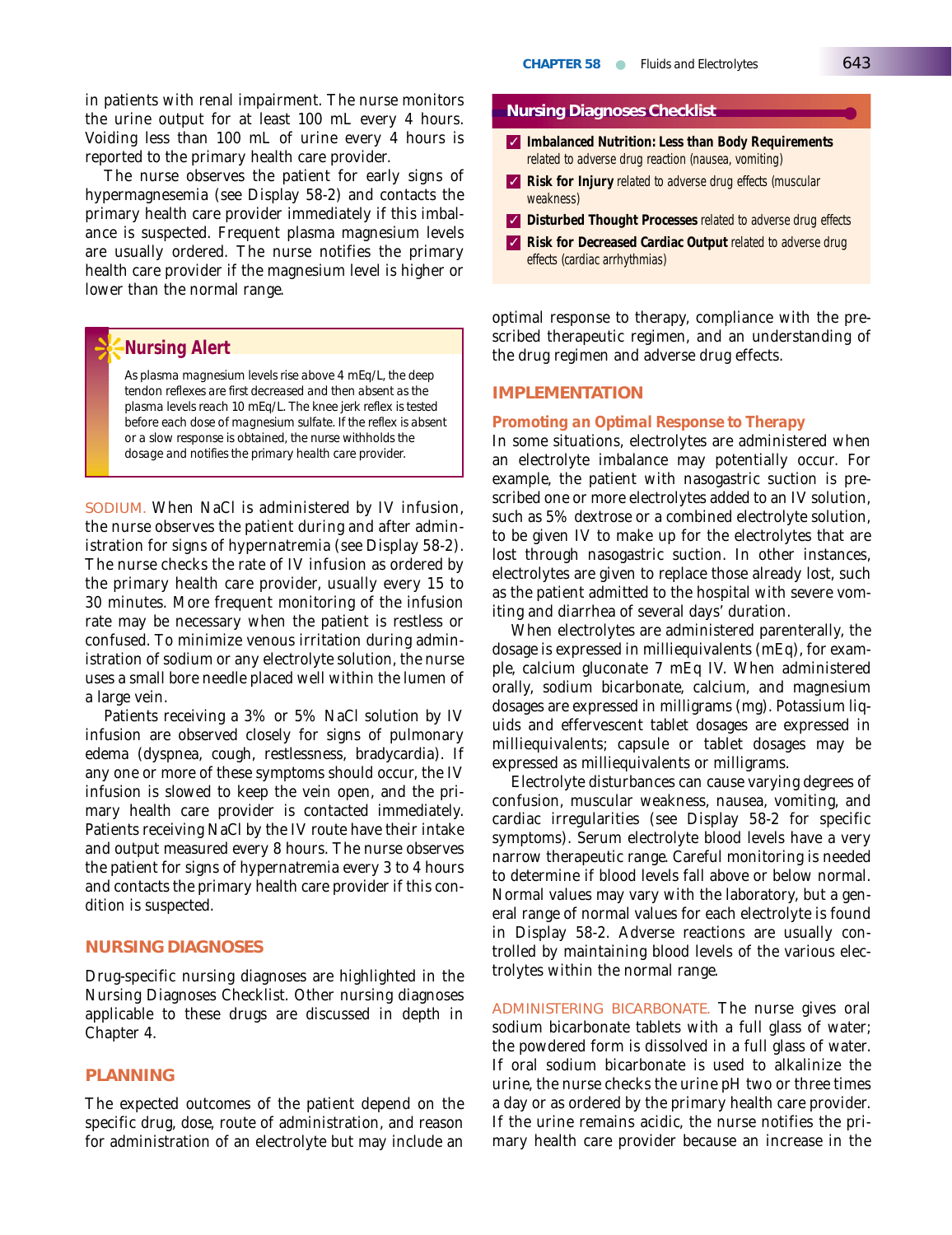dose of the drug may be necessary. IV sodium bicarbonate is given in emergency situations, such as metabolic acidosis or certain types of drug overdose when alkalinization of the urine is necessary to hasten drug elimination.

ADMINISTERING CALCIUM. When calcium is administered IV, the solution is warmed to body temperature immediately before administration, and the drug is administered slowly. In some clinical situations, the primary health care provider may order the patient to have a cardiac monitor because additional drug administration may be determined by electrocardiographic changes.

ADMINISTERING POTASSIUM. When given orally, potassium may cause gastrointestinal distress. Therefore, it is given immediately after meals or with food and a full glass of water. Oral potassium must not be crushed or chewed. If the patient has difficulty swallowing, the nurse consults the primary health care provider regarding the use of a solution or an effervescent tablet, which effervesces (fizzes) and dissolves on contact with water. Potassium in the form of effervescent tablets, powder, or liquid must be thoroughly mixed with 4 to 8 oz of cold water, juice, or other beverage. Effervescent tablets must stop fizzing before the solution is sipped slowly during a period of 5 to 15 minutes. Oral liquids and soluble powders that have been mixed and dissolved in cold water or juice are also sipped slowly during a period of 5 to 15 minutes. The nurse advises patients that liquid potassium solutions have a salty taste. Some of these products have a flavoring added, which makes the solution more palatable.

The primary health care provider orders the dose of the potassium salt (in mEq) and the amount and type of IV solution, as well as the time interval during which the solution is to be infused. After the drug is added to the IV container, the container is gently rotated to ensure mixture of the solution. A large vein is used for administration; the veins on the back of the hand should be avoided. An IV containing potassium should infuse in no less than 3 to 4 hours. This necessitates frequent monitoring of the IV infusion rate, even when an IV infusion pump is used.

### ❊**Nursing Alert**

*Concentrated potassium solutions are for IV mixtures only and should never be used undiluted. Direct IV injection of potassium could result in sudden death. When potassium is given IV, it is always diluted in 500 to 1000 mL of an IV solution. The maximum recommended concentration of potassium is 80 mEq in 1000 mL of IV solution (although in acute emergency situations a higher concentration of potassium may be required).*

ADMINISTERING MAGNESIUM. Magnesium sulfate may be ordered intramuscularly, IV, or by IV infusion diluted in a specified type and amount of IV solution. When ordered to be given intramuscularly, this drug is given undiluted as a 50% solution for adults and a 20% solution for children. Magnesium sulfate is given deep intramuscularly in a large muscle mass, such as the gluteus muscle.

### *<b>We* Gerontologic Alert

*Older adults may need a reduced dosage of magnesium because of decreased renal function. The nurse should closely monitor serum magnesium levels when magnesium is administered to older adults.* 

#### *Monitoring and Managing Adverse Reactions*

When electrolyte solutions are administered, adverse reactions are most often related to overdose. Correcting the imbalance by decreasing the dosage or discontinuing the solution usually works, and the adverse reactions subside within a short period of time. Frequent serum electrolyte levels are used to monitor blood levels.

If gastrointestinal disturbances occur from oral administration, taking the drug with meals may decrease the nausea. Should the patient become disoriented or confused, the nurse gently reorients the individual. Frequent observation and quickly answering the call light helps to maintain the patient's safety. If weakness or muscular cramping occurs, the nurse assists the patient when ambulating to prevent falls or other injury.

Some electrolytes may cause cardiac irregularities. The nurse checks the pulse rate at regular intervals, usually every 4 hours or more often if an irregularity in the heart rate is observed. Depending on the patient's condition, cardiac monitoring may be indicated when administering the electrolytes (particularly when administering potassium or calcium). For example, if potassium is administered to a patient with cardiac disease, a cardiac monitor is needed to continuously monitor the heart rate and rhythm during therapy.

#### ❊**Nursing Alert**

*Mild (5.5–6.5 mEq/L) to moderate (6.5–8 mEq/L) potassium blood level increases may be asymptomatic and manifested only by increased serum potassium concentrations and characteristic ECG changes, such as disappearance of P waves or spreading (widening) of the QRS complex.* 

#### *Educating the Patient and Family*

To ensure accurate compliance with the prescribed drug regimen, the nurse carefully explains the dose and time intervals to the patient or a family member. Because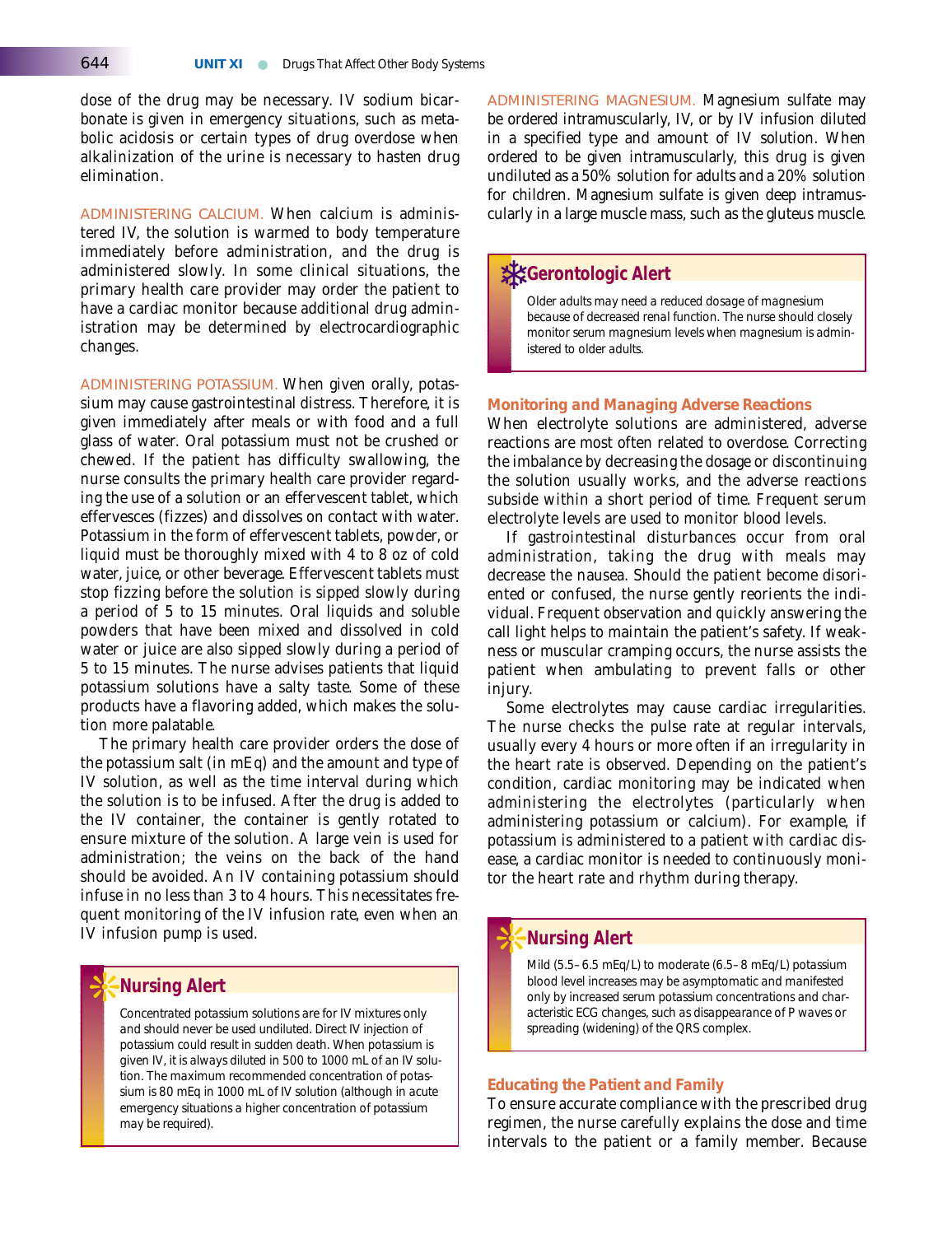overdose (which can be serious) may occur if the patient does not adhere to the prescribed dosage and schedule, it is most important that the patient completely understands how much and when to take the drug. The nurse stresses the importance of adhering to the prescribed dosage schedule during patient teaching.

The primary health care provider may order periodic laboratory and diagnostic tests for some patients receiving oral electrolytes. The nurse encourages the patient to keep all appointments for these tests, as well as primary health care provider or clinic visits. Persons with a history of using sodium bicarbonate (baking soda) as an antacid are warned that overuse can result in alkalosis and could disguise a more serious problem. Those with a history of using salt tablets (sodium chloride) are advised not to do so during hot weather unless it is recommended by a primary health care provider. Excessive use of salt tablets can result in a serious electrolyte imbalance.

The nurse includes the following points for specific electrolytes in a patient teaching plan.

#### CALCIUM

- Contact the primary health care provider if the following occur: nausea, vomiting, anorexia, constipation, abdominal pain, dry mouth, thirst, or polyuria (symptoms of hypercalcemia).
- Do not exceed the dosage recommendations.

#### POTASSIUM

- Take the drug exactly as directed on the prescription container. Do not increase, decrease, or omit doses of the drug unless advised to do so by the primary health care provider. Take the drug immediately after meals or with food and a full glass of water. Avoid the use of nonprescription drugs and salt substitutes (many contain potassium) unless use of a specific drug or product has been approved by the primary health care provider.
- Contact the primary health care provider if tingling of the hands or feet, a feeling of heaviness in the legs, vomiting, nausea, abdominal pain, or black stools should occur.
- If the tablet has a coating (enteric-coated tablets), swallow it whole. Do not chew or crush the tablet.
- If effervescent tablets are prescribed, place the tablet in 4 to 8 oz of cold water or juice. Wait until the fizzing stops before drinking. Sip the liquid during a period of 5 to 10 minutes.
- If an oral liquid or a powder is prescribed, add the dose to 4 to 8 oz of cold water or juice and sip slowly during a period of 5 to 10 minutes. Measure the dose accurately.

#### MAGNESIUM

• Do not take oral magnesium sulfate when abdominal pain, nausea, or vomiting is present. If diarrhea and abdominal cramping occur, discontinue the drug.

#### **EVALUATION**

- The therapeutic effect of the drug is achieved.<br>• The patient complies with the prescribed drug
- The patient complies with the prescribed drug regimen.
- The patient and family demonstrate an understanding of the drug regimen.
- The patient verbalizes the importance of complying with the prescribed therapeutic regimen.

### **TOTAL PARENTERAL NUTRITION**

When normal enteral feeding in not possible or is inadequate to meet an individual's nutritional needs, intravenous (IV) nutritional therapy or total parenteral nutrition (TPN) is required. Products used to meet the IV nutritional requirements of the patient include protein substrates (amino acids), energy substrates (dextrose and fat emulsions), fluids, electrolytes, and trace minerals (see the Summary Drug Table: Electrolytes).

TPN is used to prevent nitrogen and weight loss or to treat negative nitrogen (mineral component in protein and amino acids) balance (a situation in which more nitrogen is used by the body than is taken in) in the following situations:

- When the oral, gastrostomy, or jejunostomy route cannot or should not be used
- Gastrointestinal (GI) absorption of protein is impaired by obstruction
- Inflammatory disease or antineoplastic therapy prevents normal GI functioning
- Bowel rest is needed (eg, after bowel surgery)
- Metabolic requirements for protein are significantly increased (eg, in hypermetabolic states such as serious burns, infections, or trauma)
- Morbidity and mortality may be reduced by replacing amino acids lost from tissue breakdown (eg, renal failure)
- When tube feeding alone cannot provide adequate nutrition

TPN may be administered through a peripheral vein or through a central venous catheter. Peripheral TPN is used for patients requiring parenteral nutrition for relatively short periods of time (no more than 5–14 days) and when the central venous route is not possible or necessary. Peripheral TPN is used when the patient's caloric needs are minimal and can be partially met by normal